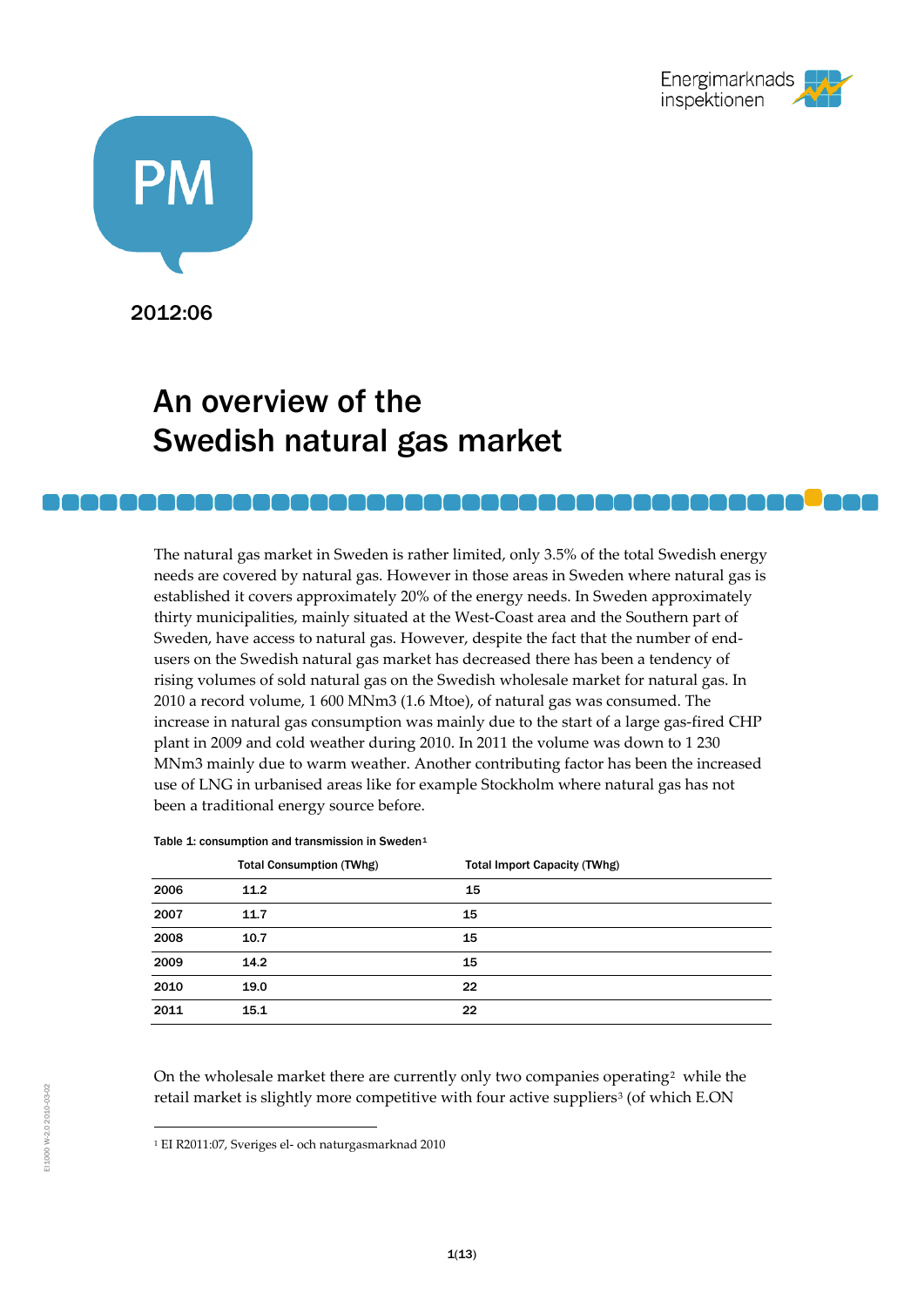Gashandel Sverige AB, Dong Energy AB and Göteborgs Energi AB have approximately 90% of the market)

The Swedish natural gas market has roughly 37 000 customers and is characterized by a small number of big consumers like CHP- and district heating-units together with large, energy consuming, industry, using a large share of the total volume consumed natural gas and a bigger group of household using a small share of the total volume consumed natural gas. In the first group, circa 60 large users take approximately 80% of the natural gas. The number of households amount to 34 000 of which approximately 50% are single family houses using natural gas for heating and cooking purposes and 50% use natural gas for cooking purposes only. These consumers take 2% of the natural gas and are mainly situated in the cities of Gothenburg and Malmö.

In 2010, 266 households switched natural gas supplier, a 6.6% decrease over the previous year. The total number of switches continues to remain at a low level and is equivalent to almost 1% of the total number of domestic customers. The equivalent figure for nondomestic customers was 172, or just over 4.7% of all non-domestic customers.

Big (industrial) consumers can roughly be divided in two categories, those which:

- use natural gas for district heating
- use natural gas for producing other products like the petrochemical industry on the West coast of Sweden

Due to the fact that there is no extraction of natural gas in Sweden, besides small volumes of biogas, the entire consumed volume has to be imported from or via Denmark by using the pipeline connecting both countries.

Biogas is an emergent market but it needs to be enriched with propane to ensure that it has the same energy content and quality as the natural gas imported from the Danish Tyra Field, before it can be injected into the Swedish gas transmission grid. The producers of biogas have to accomplish these adjustments in order to comply with the requirements for injecting biogas into the Swedish gas transmission grid. This process makes it more expensive and less attractive to invest in biogas production plants, which might hamper the development of biogas in Sweden.

Another consequence of the high additional costs is that the existing biogas producers currently prefer to construct their own local networks instead of connecting the production facilities to the Swedish gas transmission grid.

Due to among others the abovementioned problems biogas is at the moment only injected in the Swedish gas distribution system in order to be delivered to special consumers like gasoline stations.

 <sup>2</sup> E.ON Gashandel Sverige AB, Dong Energy AB

<sup>3</sup> E.ON Gashandel Sverige AB, Dong Energy AB, Göteborgs Energi AB, Modity Trading AB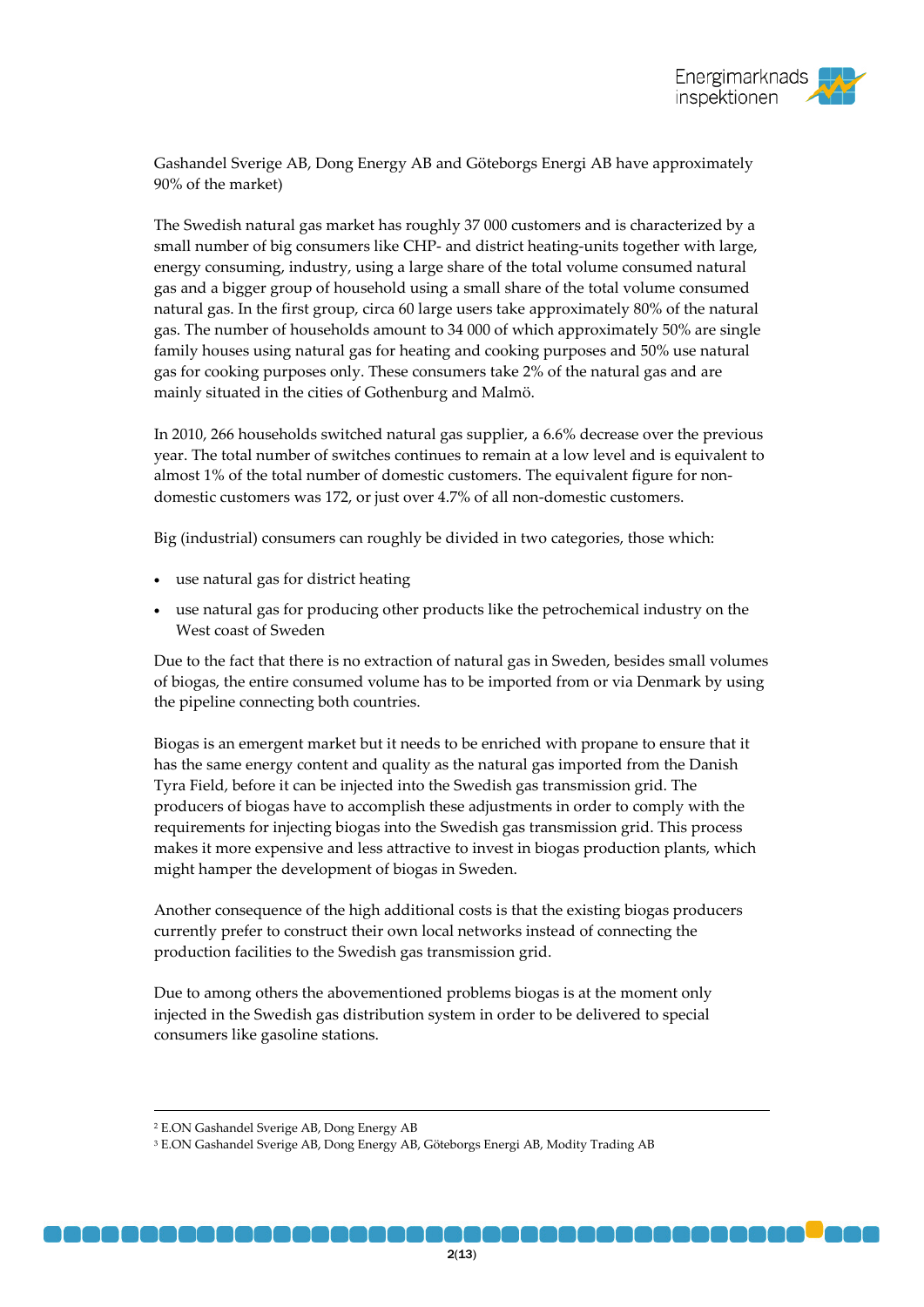

The responsibility to ensure that the injected biogas is of the same nature as the imported natural gas is put on the DSO.

The Swedish gas transmission grid is about 620 km long<sup>[4](#page-0-2)</sup> while the Swedish gas distribution networks consist of approximately 2600 km pipeline.<sup>[5](#page-2-0)</sup> There is one small LRC (lined rock cavern) storage facility (Skallen) which has a very limited capacity and is not meant for seasonal equalisation of natural gas consumption but to equalise short term consumption peaks. For seasonal storage Sweden has to rely on facilities in other countries (e.g. Denmark) or line-pack flexibility services in the Swedish gas transmission grid.

<span id="page-2-1"></span> <sup>4</sup> Since June 2011 the entire transmission grid is owned by Swedegas AB.

<span id="page-2-0"></span><sup>5</sup> E.ON Gas Sverige AB 1800 km, Öresundskraft AB 260 km, Göteborgs Energi AB 235 km, Kraftringen Nät AB 172 km, Varberg Energi AB 70 km.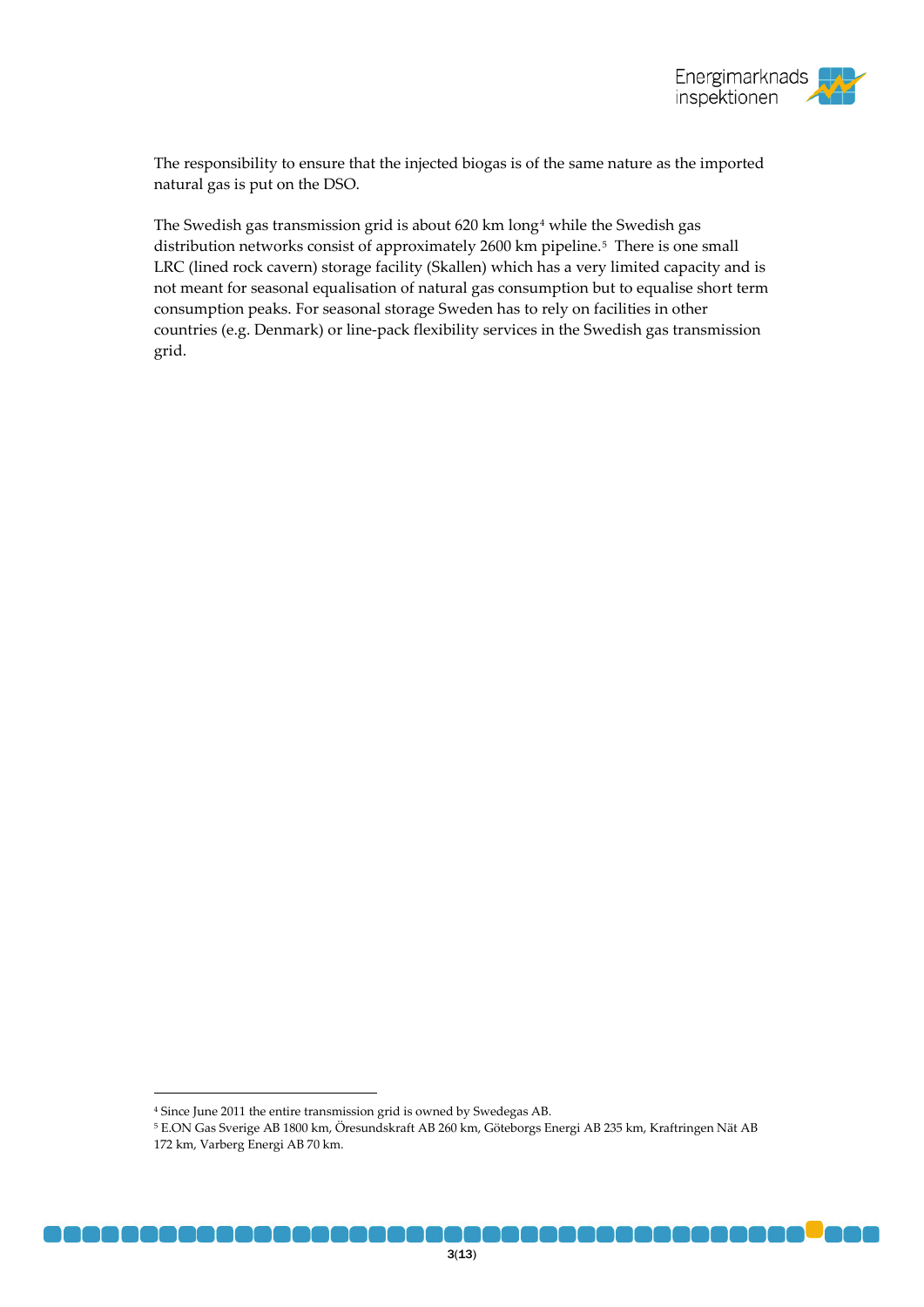





As described above the Swedish natural gas market is totally dependent on import from or through Denmark via one single pipeline (Dragör) Sweden is thus not directly linked to continental Europe but is, via Denmark, coupled to the European gas transmission system. The total import capacity of the Swedish gas transmission grid is currently approximately 22 TWh/year and with a total consumption of approximately 15 TWh/year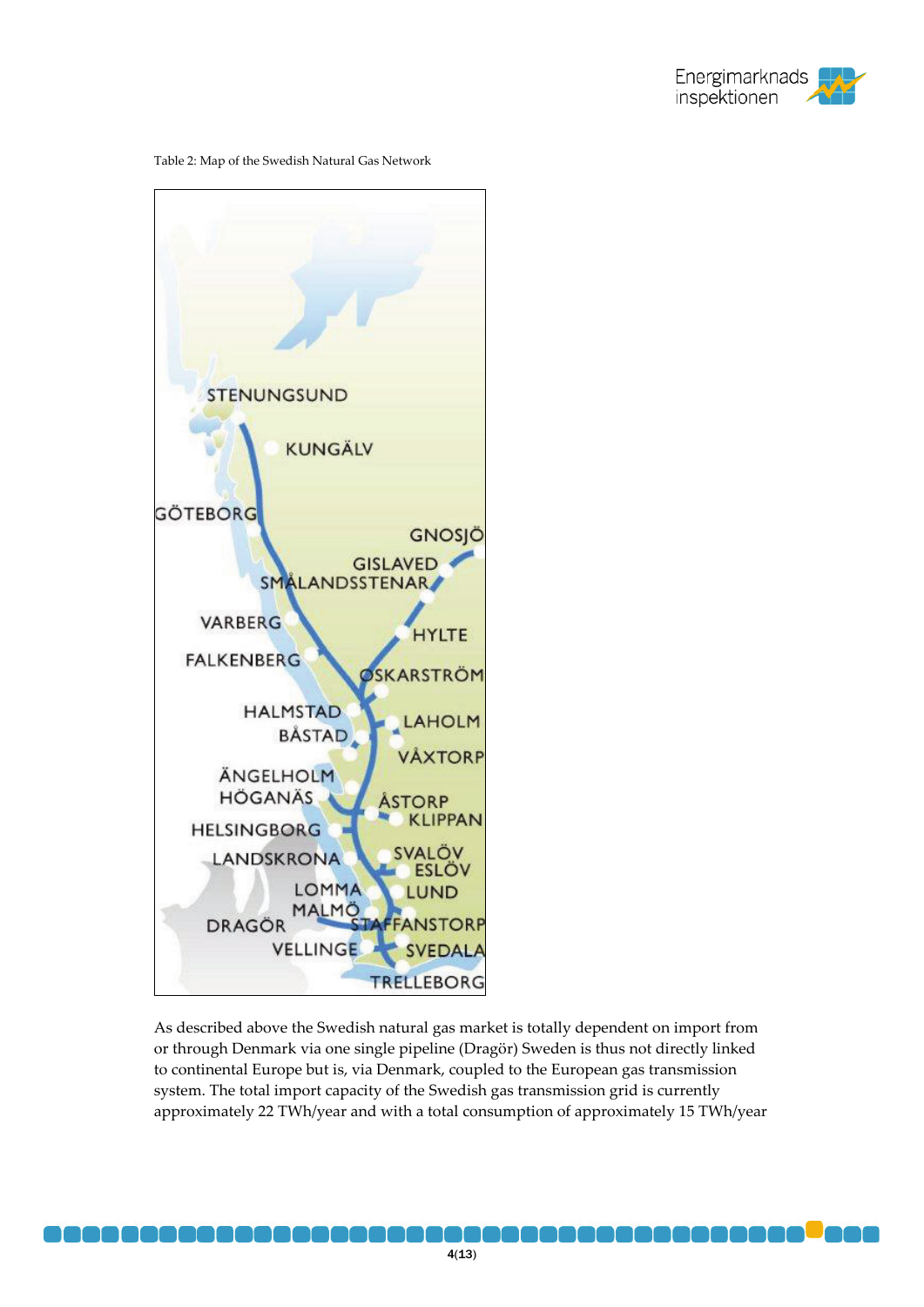there are presently thus no situations where congestion on the cross-border connection occurs.

Construction and enlargement of the natural gas infrastructure in Sweden has to be done on commercial basis. The Swedish government does not finance or own any part of the Swedish gas transmission grid or the Swedish gas distribution networks. Permissions to build gas transmission pipelines (high-pressure), storages or LNG facilities are solely awarded by the Swedish government and applicants for such a permit have among other things to show a satisfying business plan in order to obtain such a permit. Even a positive recommendation given by the Swedish Energy Markets Inspectorate in an earlier stage of the process does not automatically mean that a building-permission is granted by the Swedish government.

# Market players on the Swedish natural gas market

As emphasized above the Swedish natural gas market is a relatively small market where the following actors are playing a role:

- *Gas Producers*: Producing gas and inject this into the Swedish gas transmission grid (only production of biogas exists in Sweden and even that in rather limited volumes)
- *Network Owners*: (sometimes also referred to as Network Operators): Responsible for the transfer of gas to the Gas Users. The Network Owner has all the original information regarding gas supplies within their network area. It is the Network Owner that reports metered energy amounts recorded at the injection and withdrawal points. Network Owners provide the necessary details to the Gas Suppliers, System Balance administrator (SBA) and Balance Administrators (BA's) that enable planning, settlement and invoicing in the natural gas system. Network Owners can be divided in five distribution network owners and one transmission network owner.[6](#page-2-1)

Directive 73/2009/EC contains in, among others, articles 9 and 26 detailed provisions regarding the rules on unbundling. It contains among others rules on separation of network companies for natural gas, both transmission and distribution, from companies selling/trading and producing natural gas. The Swedish Natural Gas Act<sup>[7](#page-4-0)</sup> has been amended in such a way that a company active in the gas network business is not allowed to produce or sell natural gas or any other type of gas which technically and safely can be injected into the Swedish natural gas system. This provision includes also the production of biogas.

• *Gas Trader* (also referred to as Gas Supplier): This is a company that buys gas from a Gas Producer, or other Gas Traders and then sells the gas to Gas Users.<sup>8</sup> A Gas Trader can operate several different undertakings simultaneously. In addition to acting as a gas supplier, they can act as a BA as well and also as a gas trader that buys and sells

 <sup>6</sup> DSO's are E.ON Gas Sverige AB, Göteborgs Energi Gasnät AB, Kraftringen nät AB, Varberg Energi AB and Öresundskraft AB while Swedegas AB is the owner of the Swedish gas transmission grid.

<span id="page-4-0"></span><sup>7</sup> Naturgaslagen (2005:403)

<span id="page-4-2"></span><span id="page-4-1"></span><sup>8</sup> It has to be emphasized that, mainly due to the fact that the Swedish natural gas market only has a few suppliers, the number of switches made by household consumers is very limited (approximately 1% of the total number of household consumers per year).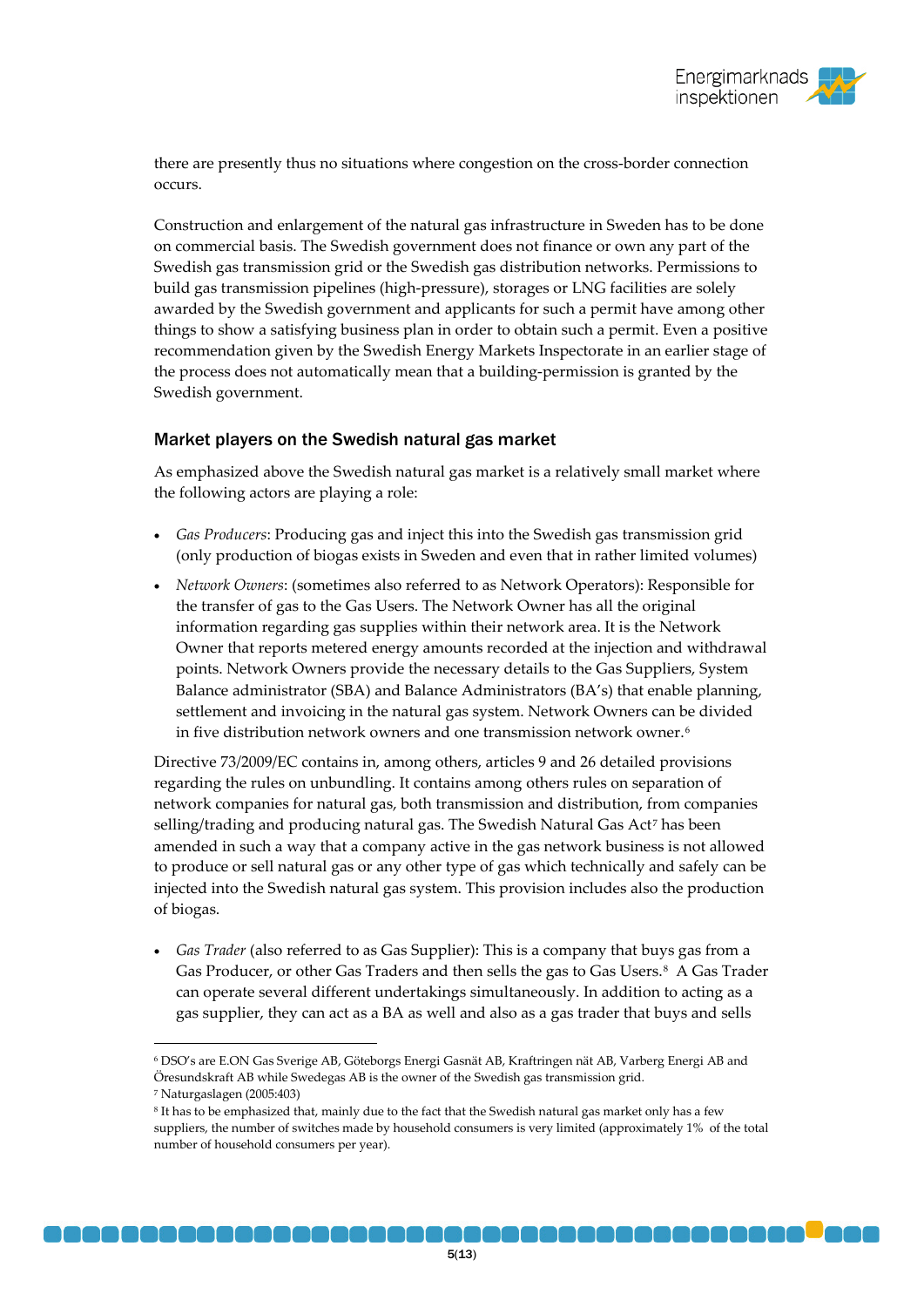firm gas. There are no barriers for, foreign, Gas Traders aiming to establish themselves on the Swedish natural gas market, no proficiency check is done by the Swedish Energy Markets Inspectorate or any other authority and there does neither exist an official register about Gas Suppliers active in Sweden.

- *Balance Administrator* (BA): Has to be appointed for every withdrawal point. For the SBA to be able to make a balancing settlement between the BAs there must also be a BA for every injection point. Through a balancing contract with the SBA, the BA assumes the daily balancing responsibilities. The BA bears the financial responsibility for maintaining the balance of gas injected and withdrawn at all of the injection and withdrawal points within their area of balancing responsibility. Balancing is achieved through continuous follow-up and, through balancing plans to the SBA, specifying energy amounts for the next day. Gas Traders can choose to either take on balancing responsibilities, or procure balancing services from another Gas Trader.<sup>[9](#page-4-2)</sup>
- *System Balance administrator* (SBA): Has the comprehensive responsibility for maintaining the balance between the injection and withdrawal of gas within the entire Swedish natural gas system. This is achieved by keeping the pressure in the transmission network within the preferred limits. This includes being ready to compensate for imbalances, which could arise due to disruptions in transfers, planned injection or withdrawal amounts etc. The SBA calculates the imbalance for respective BAs and financial responsibility is assigned through a balancing settlement.
- *System Operator* (SO): A legal entity operating the gas transmission grid independent from the owner of the grid. Contrary to the situation in the majority of the European countries the Swedish SO, the state owned public utility Affärsverket svenska kraftnät (Svenska Kraftnät), is acting as SBA and thus responsible for short term maintenance of the balance between injection and withdrawal of natural gas in the Swedish gas transmission grid but not the owner of the transmission assets. At the same time is the owner of the transmission assets, the private owned company Swedegas AB (Swedegas), responsible for operating, daily maintenance and enlargement of the Swedish gas transmission grid and, like SvK, considered to be a TSO as well.

During 2013 this situation will change and the system balancing administration accomplished by Svenska Kraftnät will be transferred to Swedegas which means that Swedegas will be considered as both SBA of the complete Swedish gas transmission grid and the only Swedish TSO and is expected to participate in the work of ENTSOG as a certified TSO. The provisions on certification are intended to support the unbundling regime applied to a TSO in the internal market.

The access to the Swedish gas transmission grid is totally open for third parties and transparent. Even on distribution networks is, in line with the requirements in regulation 715/2009/EC, unconditional third party access applicable.

<span id="page-5-0"></span>• *Storage owner*: This is the owner of a facility that stores natural gas for use by the players in the Swedish natural gas market. The Storage Owner's undertaking is financed through published tariffs and regulated access to the inventory. A natural

 <sup>9</sup> There are currently four balance responsible parties acting on the Swedish natural gas market, DONG Naturgas AB, E.ON Gashandel Sverige AB, Göteborg Energi AB, Modity Trading AB.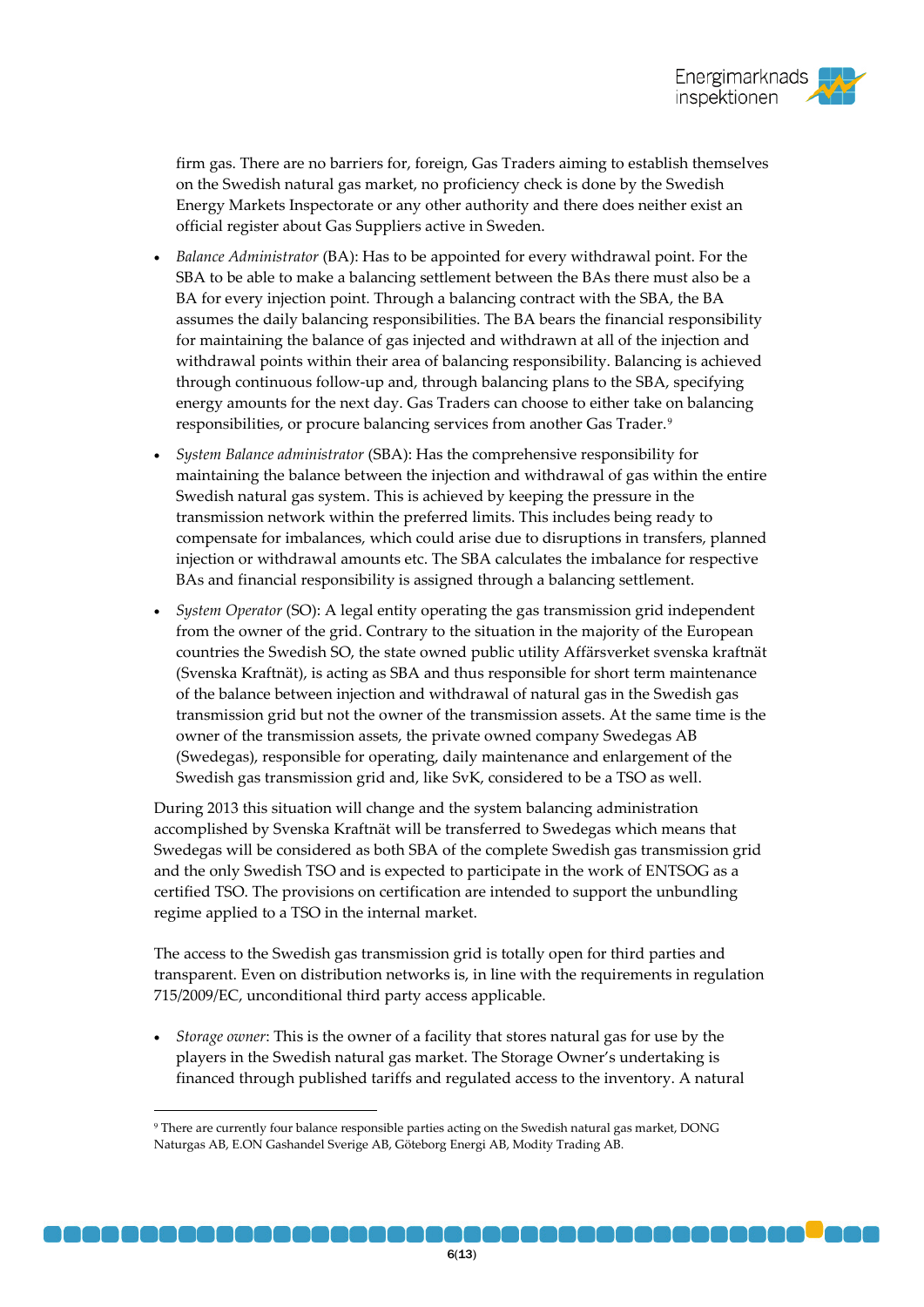

gas storage facility serves as both an injection and a withdrawal point, which contributes to maintaining the balance and effectiveness of the natural gas system. There must always be one or more BAs responsible for the injections and withdrawals that are made.

Storage is in the Swedish natural gas market, for reasons as explained above, done in two different ways; either by using the unused capacity in the Swedish gas transmission grid (line-pack) or by using the existing storage facility. Line-pack, if existing, can be used as storage facility for balancing measures performed by SvK in its current role as SBA while the owner of the only storage facility on the Swedish natural gas market (Swedegas) is offering storage services (currently acquired by SvK) On the services offered is a fully transparent regulated third party access regime applicable with regulated tariffs. The Swedish Natural Gas Act contains a provision ensuring that the regulator should consult system users when developing the tariffs for storage and for storage in transmission pipelines or the methodology underlying their calculation. This is in line with the provisions in directive 2009/73/EC according to which member states shall designate or require natural gas undertakings which owns storage facilities to designate one or more storage system operators.[10](#page-5-0)

• *Gas user*: This is a user of gas that may be everything from a heavy industry to a household consumer that heats their home with gas or use it for cooking.

Regarding the position of household consumers the Swedish legislator has adapted the requirements from directive 2009/73/EC aiming to strengthen and clarify the position of both industrial consumers and household consumers. However even before implementing the level of consumer protection was already considerably high and in line with the provisions in the directive, except the provisions for vulnerable customers. With introducing a definition of "vulnerable customer" in the Swedish Natural Gas Act<sup>[11](#page-6-0)</sup> this group has got an increased protection according to the aim of the abovementioned directive. There is however no separate legislation for vulnerable energy customers in Sweden but an ADR-system is in place for all consumers including energy issues.<sup>[12](#page-6-1)</sup>

### Legislative inquiry, The Future Balancing Regime for Gas  $(FRANS)^{13}$  $(FRANS)^{13}$  $(FRANS)^{13}$

On the 3rd of June 2010 the Swedish government decided to establish a special committee in order to perform an overhaul of the Swedish natural gas legislation (FRANS inquiry). The issues of interest consist among others of rules for the overall balancing of the Swedish gas transmission grid and the Swedish market model for gas. The situation described in this report concerning balancing and market model has taken into account the by the special committee proposed changes. The reason for establishing this special committee was to perform an inquiry in order to streamline the implementation of the

. . . . . . .

<sup>&</sup>lt;sup>10</sup> The same requirement is made for LNG facilities but taken into account that there is currently no LNG facility which is connected to the Swedish gas transmission grid this provision was considered irrelevant for implementation into Swedish national legislation.

<span id="page-6-0"></span><sup>11</sup> Vulnerable customers are defined as those people who are in need of general social welfare legislation.

<span id="page-6-1"></span><sup>12</sup> The ADR is called Allmänna Reklamations Nämnden.

<span id="page-6-2"></span><sup>13</sup> SOU 2011:46, the Future Balancing Regime for Gas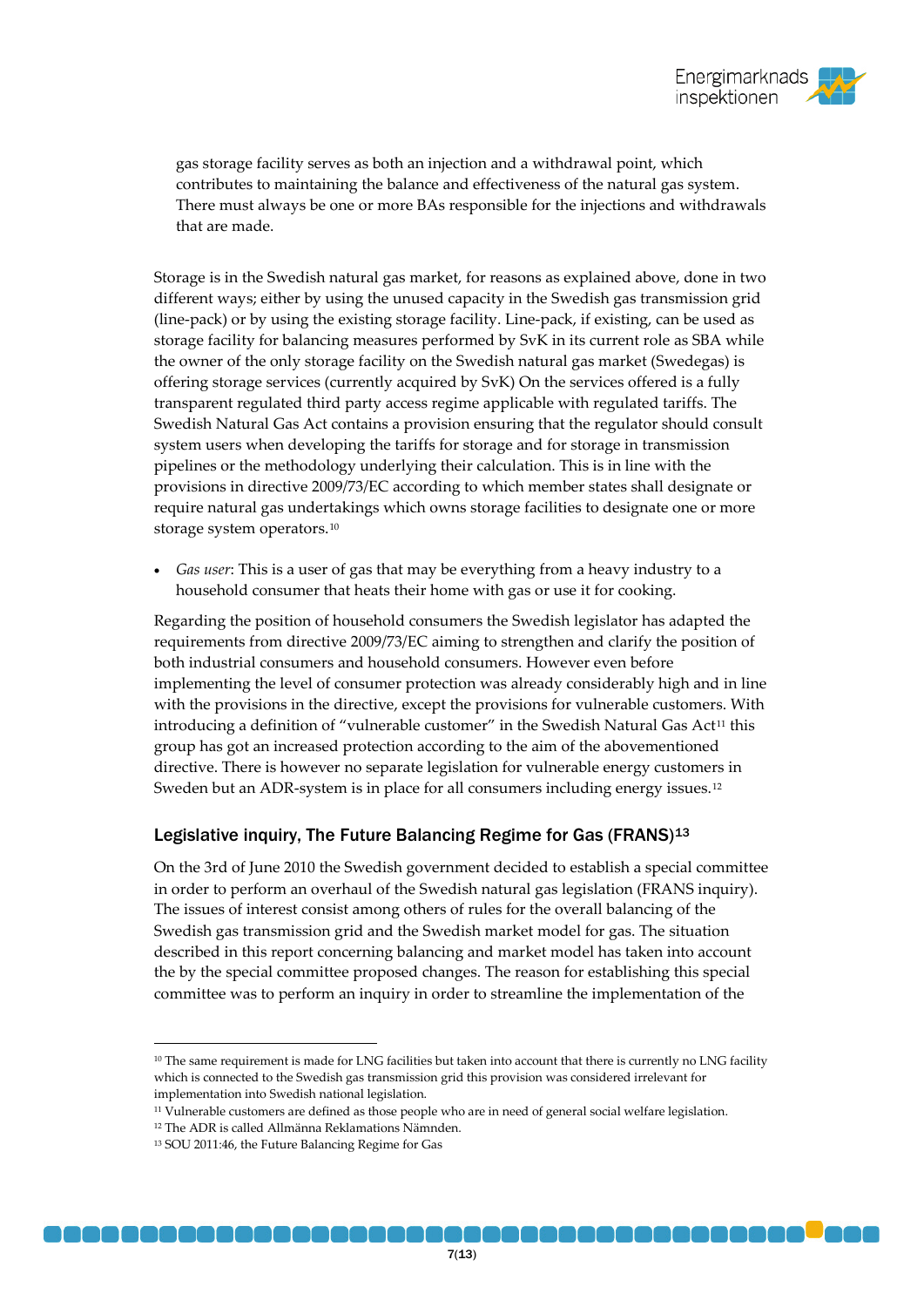

rules and requirements laid down in the Third Energy Package and the security of supply regulation 994/2010/EC. The main tasks of the special committee were thus:

- to identify if there is a need to adjust the Swedish market model for gas in order to fulfil the EU legislation and requirements as laid down in especially the Third Energy Package and, if needed, establish a proposal for relevant adjustments of the national legislation
- to suggest adjustments of the national legislation needed to secure the accomplishment of regulation 994/2010/EC within Sweden.

After consultation with the European Commission, an overall assessment done by the special committee has led to the conclusion drawn by the special committee that the Swedish market model for gas is considered to fulfil the requirements as laid down in the current European legislation. The information achieved from the Commission does not serve as a guarantee that future changes to the Swedish market model for gas are not necessary, changes in the existing European legal framework or expansion of the Swedish natural gas market might result in a new assesment and a need for adjustments. For today's situation the special committee considered however, based on the assesment of the Commission, that there is no necessity for any adjustments.

### The Swedish Market Model for gas

The market model for the Swedish natural gas market has been designed and developed between the starting point of the liberalization in 2000 and its finalization in 2007 and is based on the Swedish electricity market model. Thus the Swedish natural gas market achieved a simple, reliable and transparent market model which is tailor-made for its relatively small scale activities.

The Swedish natural gas market is characterized by a continuously existence of overcapacity in the gas transmission grid in combination with the fact that there is only one way of supply and no transit at all. This resulted in a market model where an entry fee in the, single, entry point of the Swedish gas transmission system is not necessary, and no need for capacity trading between shippers and the TSO exists.

With regard to the exit-entry points it can be said that there is no real entry-point in the Swedish gas transmission grid. The Interconnection Point (IP) is actually situated in the Danish gas transmission grid and having access to the exit-point means automatically having access to the Swedish gas transmission grid. Shippers booking and getting access to capacity on the IP in Denmark can thus supply customers in Sweden without any problem. In a certain way this can be considered as a system of bundled products on the IP and explains the absence of booking procedures for capacity in Sweden.

Capacity in the Swedish gas transmission grid is contracted between the end users and the DSOs respectively TSO and from this point of view the Swedish gas transmission and distribution grid could be considered as one single distribution network area similar to any area within other EU member states.

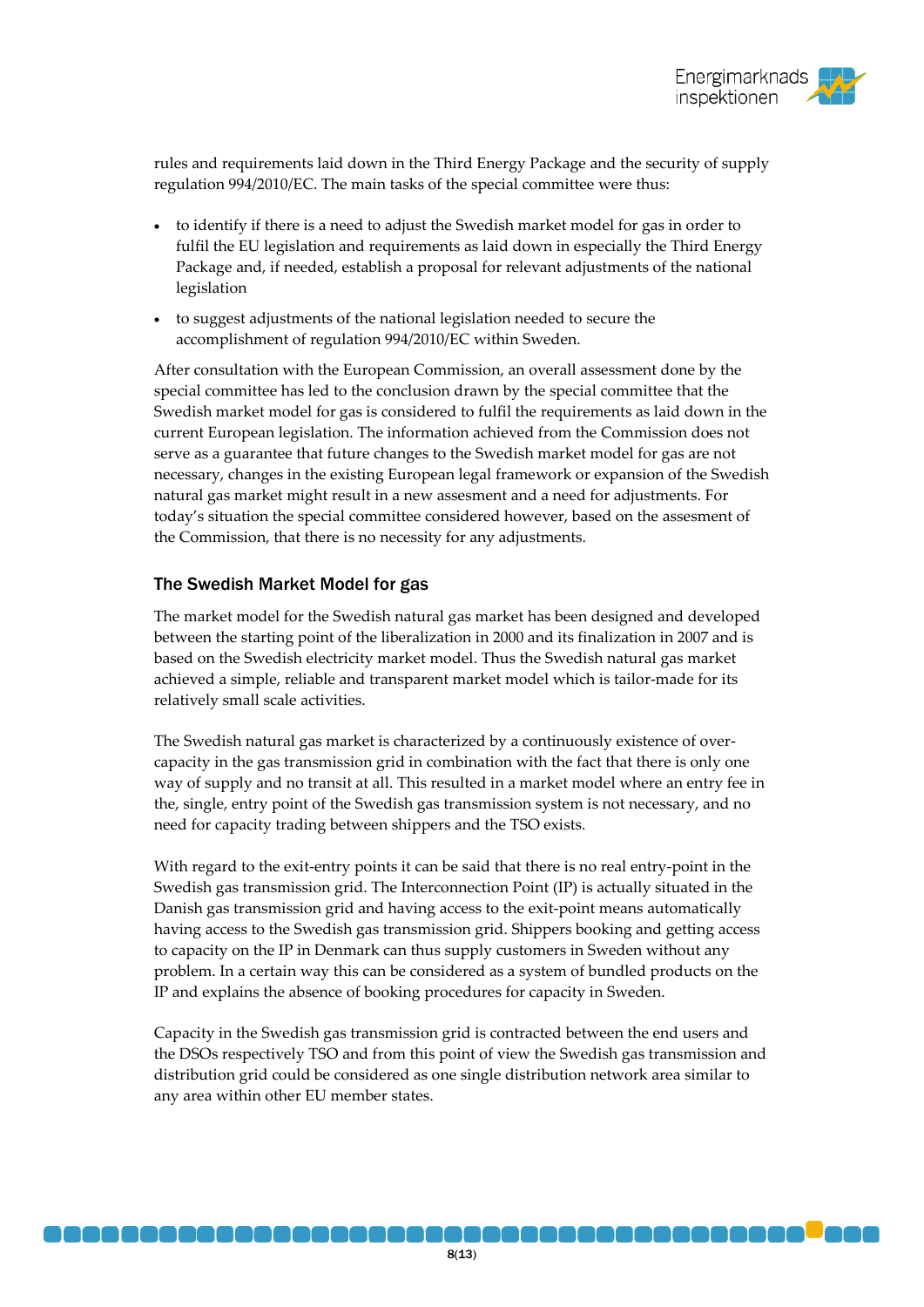

To sum up, the main differences compared to most other countries in the EU are that there is no need for capacity trading in the entry point at the Swedish gas transmission grid. There is, due to the lack of congestion, no need for a secondary market where unutilized capacity is made available for trading and the balancing regime is, due to the significant volume of line-pack, more TSO driven than in the majority of the other EU member states.

# A short description of the Swedish balancing model

Maintaining balance in the Swedish gas transmission grid is of primary importance to all the players on the Swedish natural gas market.

The responsibility for the balancing and operation of the Swedish gas transmission grid is today shared by two market players, Svenska Kraftnät and Swedegas.[14](#page-6-2)

The system balancing regime consists of the short term balancing administration, embracing the complete Swedish natural gas market and occurs in different stages including planning, implementation and balance settlement.

Svenska Kraftnät is responsible for the short term balancing administration which among others includes nomination, matching and allocation of gas. Both the daily balancing settlement and the final monthly and financial settlement are carried out by Svenska Kraftnät. At the same time Swedegas is responsible for the technical operation as well as the capacity allocation within the Swedish gas transmission grid.

During 2013 the balancing responsibilities of Svenska Kraftnät will be merged with those of Swedegas in the sense that system balancing administration which currently is accomplished by Svenska Kraftnät will be transferred to Swedegas. This will, as said earlier, result in a situation where only one certified and appointed legal entity is performing the entire TSO function, i.e. Swedegas. This does however not mean that the TSO always has to be the same legal entity as the one acting as SBA. By introducing a legal distinction in the Swedish Natural Gas Act between the role as the SBA and the role as a TSO, the flexibility of the Swedish legislation has been increased. Any market player that is considered as being suitable by the Swedish government will be able to act as the SBA, notwithstanding whether it is acting as a TSO or not. It is important to notice that the Swedish legislations allow more than one TSO but only one SBA at the time. The motivation for this is that the system balancing administration comprises the entire Swedish natural gas market.

As stated above the Swedish gas transmission grid contains a significant volume of unused capacity. There is a large flexibility in linepack of about 25% of a winter's day´s consumption for the whole market. This line-pack flexibility is used for maintaining the short term balance in the Swedish natural gas transmission grid and utilized in a way that the need for the TSO to take balancing actions is very low.

<span id="page-8-0"></span><sup>&</sup>lt;sup>14</sup> June 2011 E.ON Gas Sverige AB sold its part of the Swedish gas transmission grid to Swedegas AB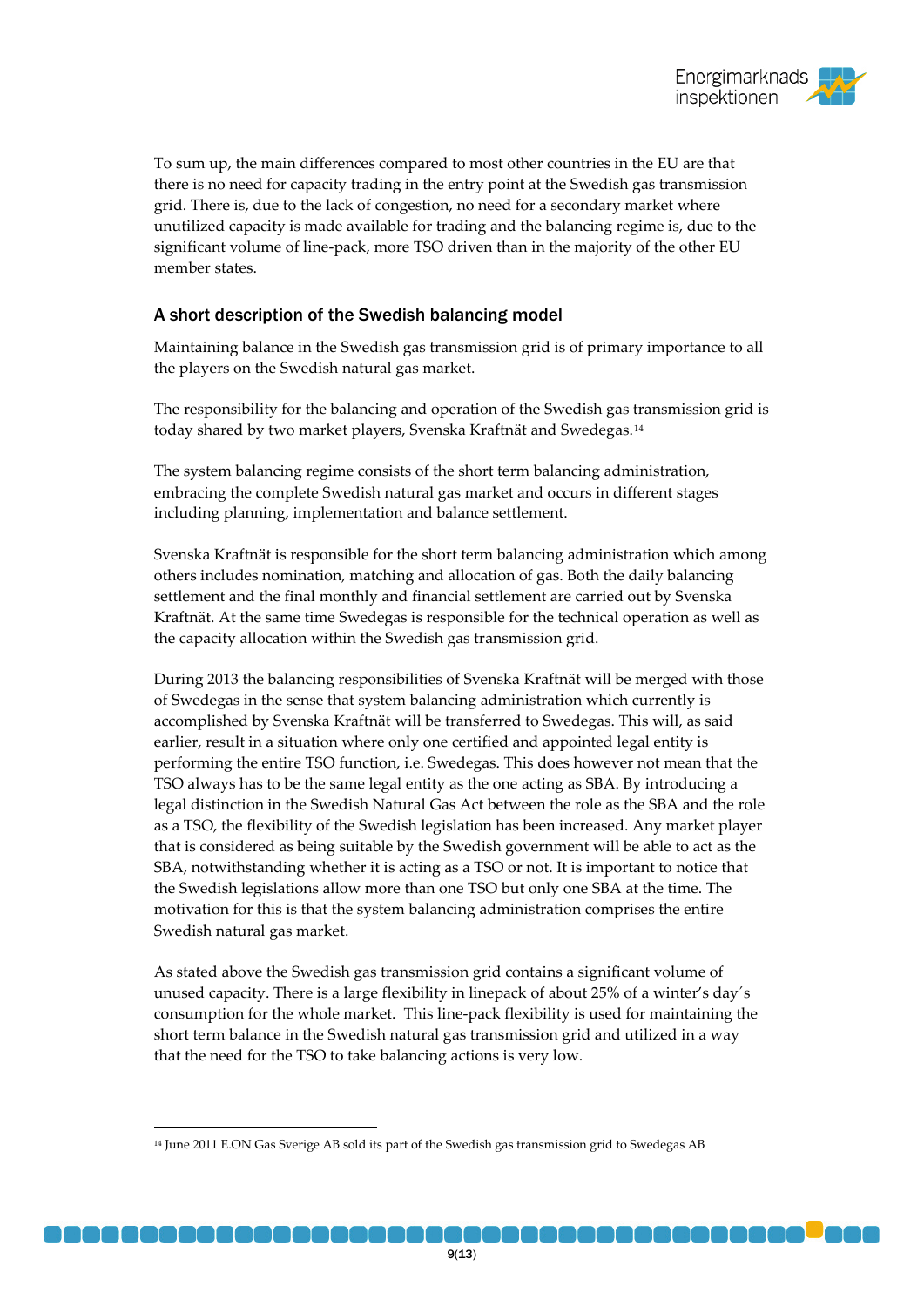

Available flexibility has to be distributed between the BAs, daily before the day of delivery, in accordance with the average monthly capacity needs of the end users. The distribution is based on average monthly capacity needs per BA. The calculation is done by the Network Owners for each of the networks respectively. After this the Network Owner will report the average monthly capacity per BA to the SBA on the 15th of the month prior to delivery.

In accordance with the reported capacity, the SBA calculates the present share of the total available flexibility within linepack during the following month which has to be reported to the BA's by the SBA on the 25th day of the month prior to delivery.

The conditions for using flexibility through the balancing account are regulated within the balancing contract between the SBA and BA's. Nomination by BA's for one gas day is done daily on a regular occurrence. Re-nominations can be done on additional occasions.

The SBA reviews each BA's nominations. The nominated trade exchange is then matched to the foreign trade exchange with foreign SBA. The SBA also matches exchanges between the domestic BA's to verify that the planned balance in the flexibility account stays within the limits allowed.

If the matching reveals differences between the information provided by the BA's, the 'lesser rule' shall apply. This means that the lower values are used. If the BA's planned balance is not within the allowable limits after matching, the SBA has the right to adjust the nomination by the necessary amount.

After reviewing and, if necessary, adjusting the nominations, the SBA approves the nominations and reports the approved nominations to the respective BA's. The approved nominations are the basis for the SBA's settlements.

#### Balancing settlements

The Swedish natural gas system is divided into network areas for balancing settlement purposes. These areas consist of one network area for the gas transmission grid and one network area for each gas distribution network (Every network area is assigned a network area ID by the SBA) The SBA determines the make-up of the network areas for balancing settlement. Within a network area there must always be a BA which has the responsibility for network losses.

Usage profile shares are used to allot gas supplies to profile settlement customers for the balancing settlement purposes of the respective BA's and Gas suppliers. Preliminary usage profile shares are calculated by the Network Owners and describe the gas suppliers' and BAs' supplies to the profile settlement customers within the actual network area.

When the results from the daily and monthly meter readings have passed the quality control, the final usage profile shares are calculated by the Network Owner for the BA's and gas suppliers within the network area. The final usage profile shares are given as a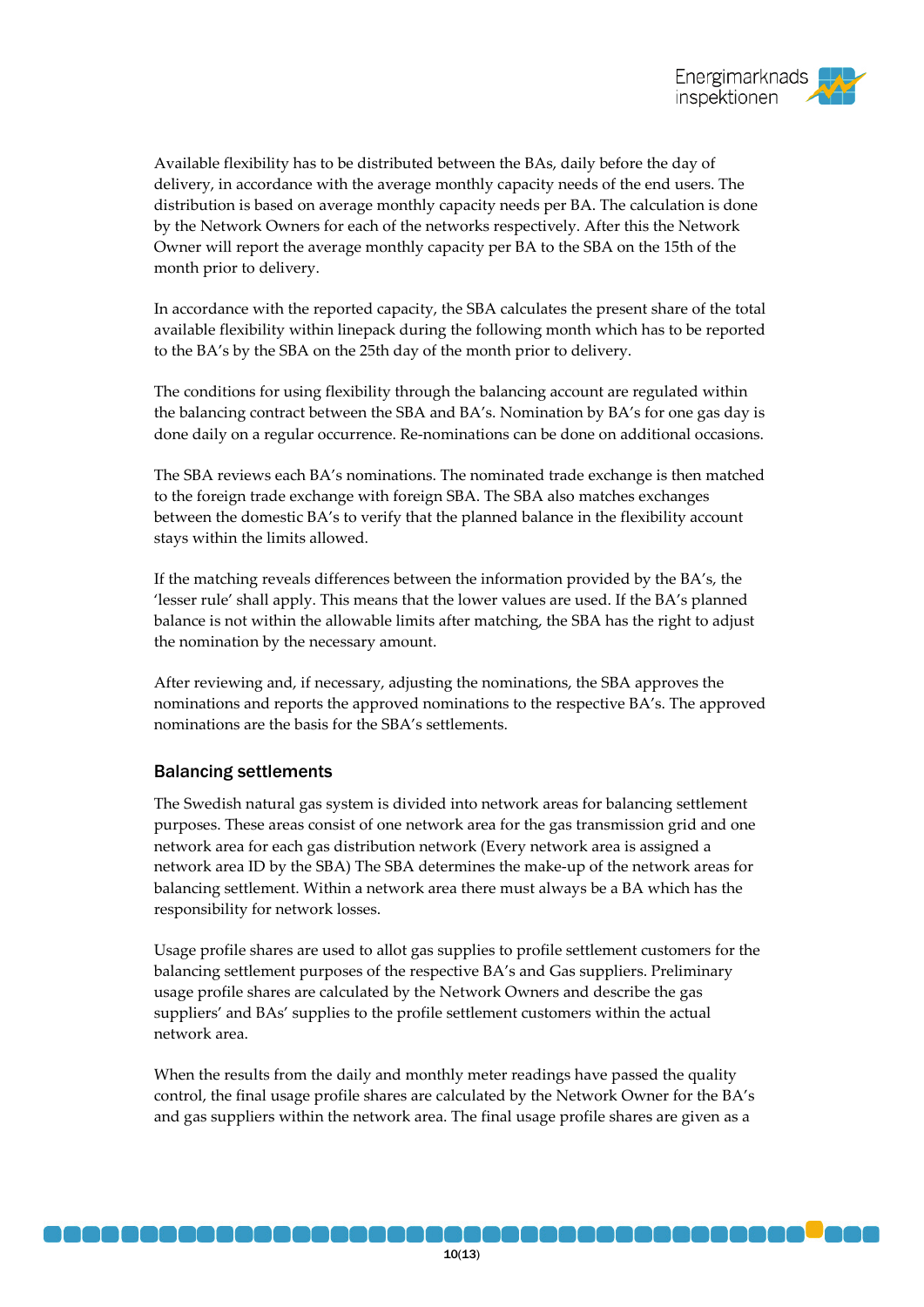percentage of the network area's total non-metered gas usage. These are to be reported no later than the 15th of the following month to the BAs and gas suppliers concerned.

Preliminary allocation is performed by the Network Owner daily. It is the basis for the SBA's preliminary balancing settlement. The preliminary allocated supplies are reported to the BA, gas supplier and the SBA no later than 10:30 on the day after the delivery.

Final allocation is done by the Network Owner monthly, after the fact and is the basis for the SBA's final balancing settlement. The final allocated hour series are reported no later than the 15th day of the month following to the SBA, BA's and Gas Suppliers.

In practice the model is created so that the BA's physically compensates for their own imbalances over time. Each Network Owner is given a balance account where his cumulated imbalances are positioned. The balance account has limits for cumulated negative imbalance and for cumulated positive imbalance - the total limit for all accounts being set from a safe linepack variation of the system. Each Network Owner has a share of the total limits for the accounts that is dependent on the load of his customer portfolio.

At the end of the day the imbalance for each Network Owner is calculated and added to the balance account (the SBA is thus making a settlement for the BA's at the end of the day). The imbalance that the BA has within the "tolerance" is put on his imbalance account, and will be carried over to the next day. In that way the Network Owner can physically compensate for a day where he is short, with another day where he is long. If he has imbalance outside the "tolerances" it will be cashed out (for balance gas). There is no fee for imbalances within the "tolerances".

With this model the need for the TSO to take actions for balancing the system is very low - the balancing is done by the BA's. The TSO has no flexibility contracts with Gas Supplier or Storage Owner. If a balancing action is needed it is done market based (the TSO asks for bids from the Network Owners).

### Metering and meter reading

The reporting of metered values is always done in actual time. Consequently, summer or winter time applies respectively to all reporting. The gas day runs from 06:00 one day to 06:00 the following day.

- Daily reading is done at withdrawal points with a yearly usage greater than or equal to 3.0 GWh (NCV), or that have a peak monthly usage greater than or equal to 500 MWh (NCV). The Network Owner collects the daily meter readings from all the withdrawal and junction points directly after the gas day ends. The metered values are to be reported to the adjacent Network Owner no later than 09:00 the following day.
- At least monthly reading is mandatory at withdrawal points with a yearly usage greater than or equal to 0.3 GWh (NCV). Final reporting includes gas usage during the entire month, starting from 06:00 on the first day of the month.

naaaaaa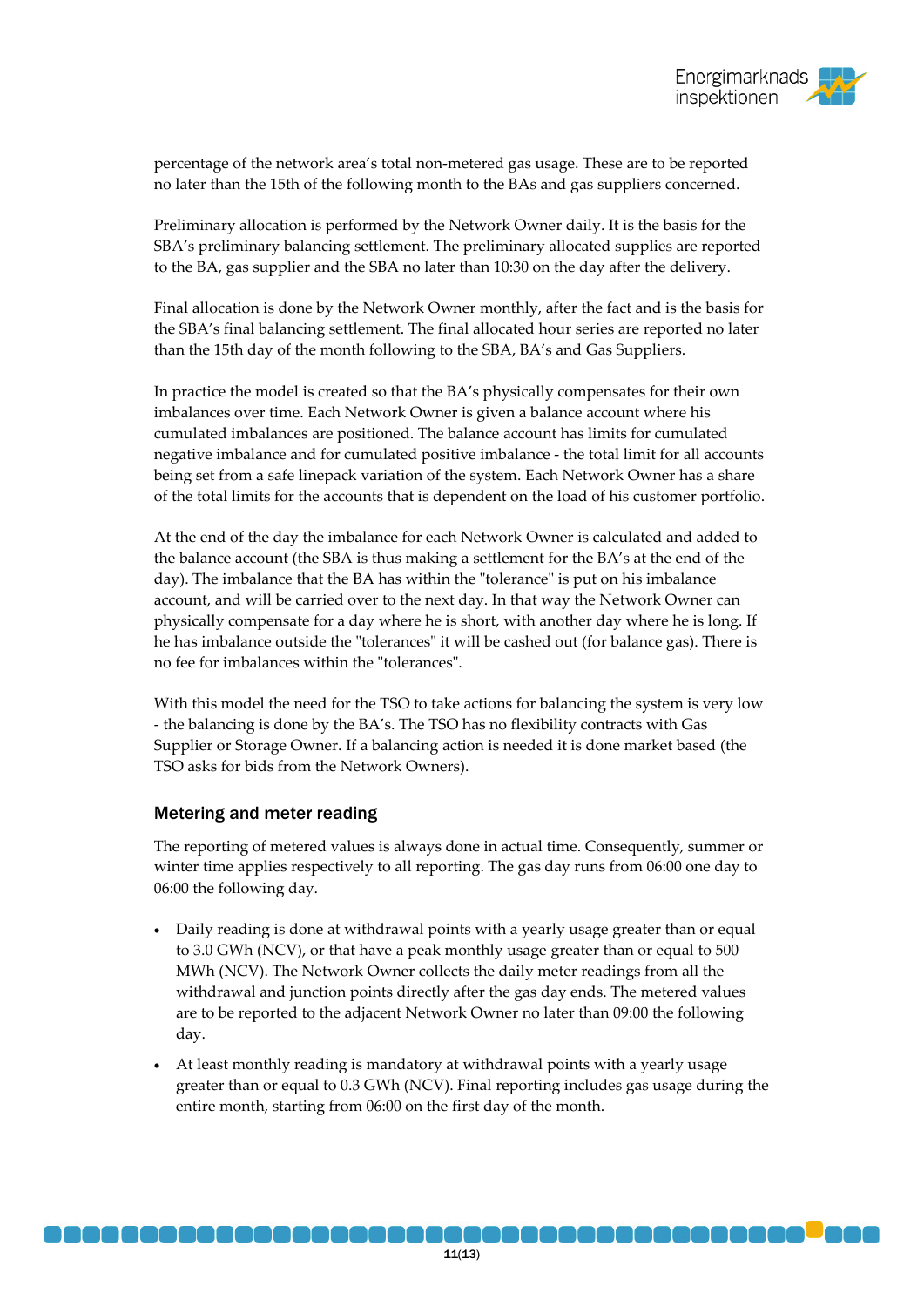

• Yearly reading is done at withdrawal points with a yearly usage less than 0.3GWh (NCV). These points shall have yearly meter readings, at a minimum. Final reporting includes gas usage during a period of one year and will be sent directly after the meter reading has been taken.

Withdrawal points with a calculated yearly usage of less than 1200 kWh (NCV) are exempted from metering requirements.

In a recently published report<sup>[15](#page-8-0)</sup> the Swedish Energy Markets Inspectorate did not recommended the introduction of smart meters for all customers on the Swedish natural gas market. This would in practice result in unreasonable high additional costs for household consumers and might have as a consequence that this group of consumers decide to exchange natural gas as an energy source for electricity. In the report it was recommended:

- to introduce obligatory installation of smart meters for consumers between 300MWh and 3000 MWh
- to make installation of smart meters voluntary but possible for consumers between 300 MWh and 30MWh
- not to introduce smart metering for consumers with a yearly consuming less than 30 MWh

| Meter<br>reading | Consumption                                    | Customer                                                                                               | Number of customers<br>and % with installed<br>smart meters |
|------------------|------------------------------------------------|--------------------------------------------------------------------------------------------------------|-------------------------------------------------------------|
| Daily            | At least 3000 MWh a year or 500 MWh<br>a month | Big gas consuming<br>industries                                                                        | 258 (100% installed<br>smart meters)                        |
| Monthly          | 30-3000 MWh a year                             | Small industrial customers                                                                             | Approximately 1600<br>(30% installed smart<br>meters)       |
| Yearly           | 1.2-30 MWh a year                              | <b>Household consumers</b><br>(cooking + heating and<br>central heating for at least<br>10 households) | Almost 16000 (3%<br>installed smart<br>meters)              |
| Not at all       | Less than 1.2 MWh a year                       | <b>Household consumers</b><br>(cooking)                                                                | 19000                                                       |

#### Table 3: Meter reading per customer type<sup>[16](#page-11-0)</sup>

#### Conclusion

Despite the fact that the Swedish natural gas market is a small one does it function relatively well and is it managed in an effective cooperative manner by the market players. The applied balancing model, including the important role the TSO's are playing

a a a na m

 <sup>15</sup> EI R2012:01, Smarta mätare i det svenska naturgassystemet (Smart metering in the Swedish natural gas system)

<span id="page-11-0"></span><sup>16</sup> EI R2012:01, Smarta mätare i det svenska naturgassystemet, Pöyry